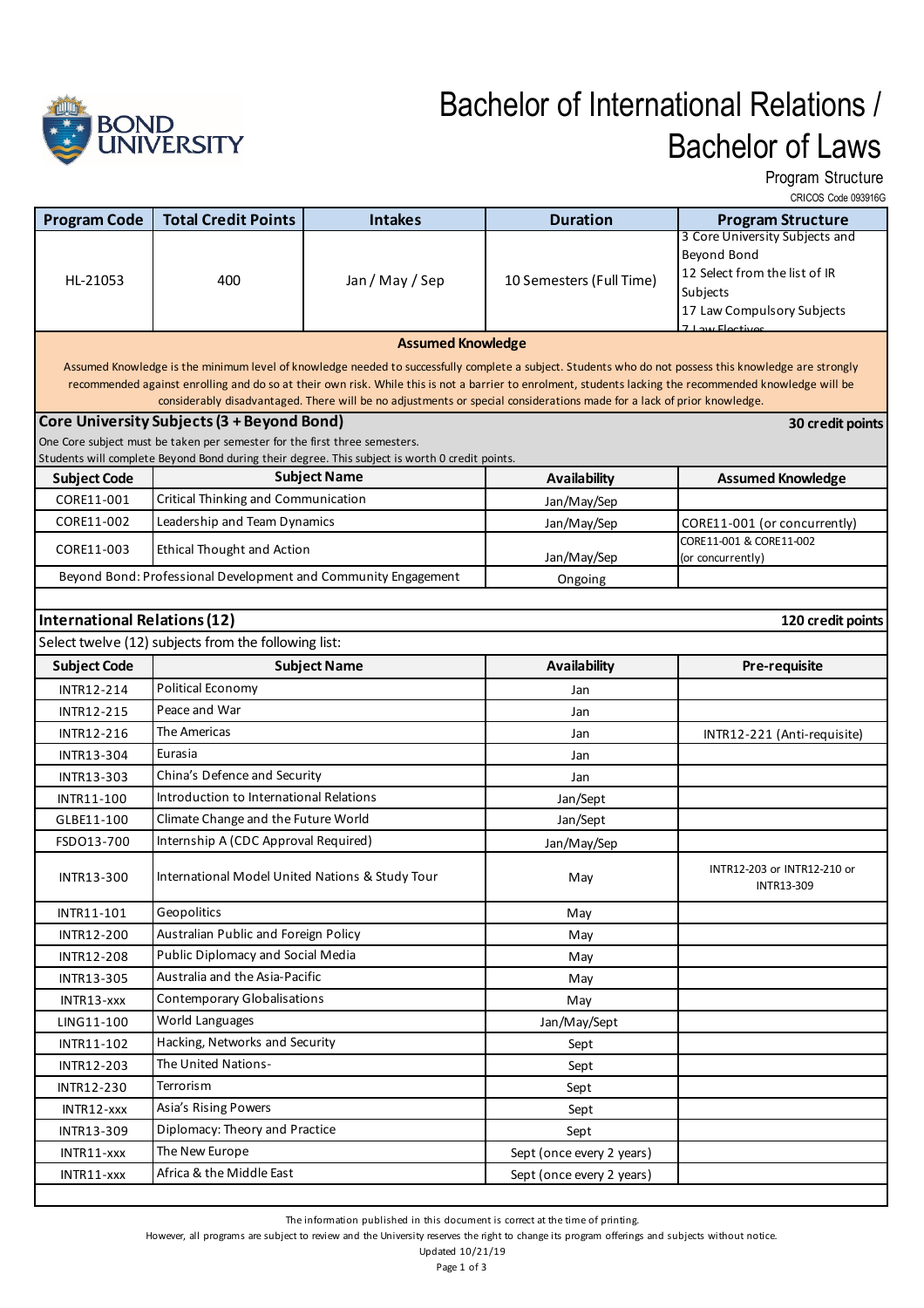

## Bachelor of International Relations / Bachelor of Laws

Program Structure (con't)

| Law Compulsory Subjects (17) |                                        | 170 credit points         |                                                                                      |
|------------------------------|----------------------------------------|---------------------------|--------------------------------------------------------------------------------------|
| <b>Subject Code</b>          | <b>Subject Name</b>                    | <b>Availability</b>       | <b>Assumed Knowledge</b>                                                             |
| LAWS11-105                   | Legal Foundations A                    | Jan/May/Sep               |                                                                                      |
| LAWS11-106                   | Legal Foundations B                    | Jan/May/Sep               |                                                                                      |
| LAWS11-107                   | <b>Foundations of Private Law</b>      | Jan/May/Sep               | LAWS11-105 LFA (or concurrently)<br>and LAWS11-106 LFB (or                           |
| LAWS11-108                   | Foundations of Public and Criminal Law | Jan/May/Sep               | LAWS11-105 LFA (or concurrently)<br>and LAWS11-106 LFB (or<br>concurronthy           |
| LAWS11-201                   | Contract Law A                         | Jan/May/Sep               | LAWS11-107 FPL (or concurrently)                                                     |
| LAWS11-202                   | <b>Tort Law</b>                        | Jan/May/Sep               | LAWS11-107 FPL (or concurrently)                                                     |
| LAWS11-203                   | <b>Criminal Law</b>                    | Jan/May/Sep               | LAWS11-108 FPCL (or concurrently)                                                    |
| LAWS11-204                   | Property Law A                         | Jan/May/Sep               | LAWS11-107 FPL (or concurrently)                                                     |
| LAWS11-216                   | <b>Constitutional Law</b>              | Jan/May/Sep               | LAWS11-108 FPCL (or concurrently)                                                    |
| LAWS11-217                   | Contract Law B                         | Jan/May/Sep               | LAWS11-201 Contract Law A                                                            |
| LAWS11-218                   | Property Law B                         | Jan/May/Sep               | LAWS11-204 Property Law A                                                            |
| LAWS11-310                   | Corporate Law                          | Jan/May/Sep               | LAWS11-202 Tort Law and<br>LAWS11-217 Contract Law B (or                             |
| LAWS11-313                   | Equity                                 | Jan/May/Sep               | LAWS11-202 Tort Law and<br>LAWS11-217 Contract Law B                                 |
| LAWS11-317                   | Administrative Law                     | Jan/May/Sep               | LAWS11-216 Constitutional Law                                                        |
| LAWS11-318                   | Evidence                               | Jan/May/Sep               | LAWS11-203 Criminal Law                                                              |
| LAWS11-325                   | Civil Dispute Resolution               | Jan/May/Sep<br>(from 192) | LAWS11-202 Tort Law and<br>LAWS11-217 Contract Law B and<br>LAWS11-325 Civil Dispute |
| LAWS11-326                   | Legal Profession                       | Jan/May/Sep<br>(from 192) | Resolution<br>(or concurrently)                                                      |

| Law Electives (7)                                                                                                                          |                                     | 70 credit points           |  |  |  |  |
|--------------------------------------------------------------------------------------------------------------------------------------------|-------------------------------------|----------------------------|--|--|--|--|
| Students must choose Undergraduate Law Electives from the Faculty of Law's offerings.**                                                    |                                     |                            |  |  |  |  |
| Students may choose to complete an optional Law Specialisation (40cp) in one of the following areas:                                       |                                     |                            |  |  |  |  |
| • Canadian Law and Practice                                                                                                                | • Corporate and Commercial Law      | • Legal Practice           |  |  |  |  |
| • Contemporary Legal Issues                                                                                                                | • International and Comparative Law | • Media and Technology Law |  |  |  |  |
| To be eligible for a Law Specialisation, students must complete a minimum of four Law Electives (40 credit points) within one of the above |                                     |                            |  |  |  |  |
| areas. Eligible students will receive a Specialisation Certificate at the completion of their Law program.                                 |                                     |                            |  |  |  |  |
| <b>General Elective (1)</b>                                                                                                                |                                     | 10 credit points           |  |  |  |  |
| Students must choose one undergraduate subject from any Faculty or School from across the University                                       |                                     |                            |  |  |  |  |
| <b>Bachelor of Laws with Honours</b>                                                                                                       |                                     |                            |  |  |  |  |

## Please see eligibility requirements for achieving Honours (\*\*including the completion of LAWS13-569 Legal Research Project as an elective) on the Law Honours / Distinction information webpage.

However, all programs are subject to review and the University reserves the right to change its program offerings and subjects without notice.

Updated 10/21/19 Page 2 of 3